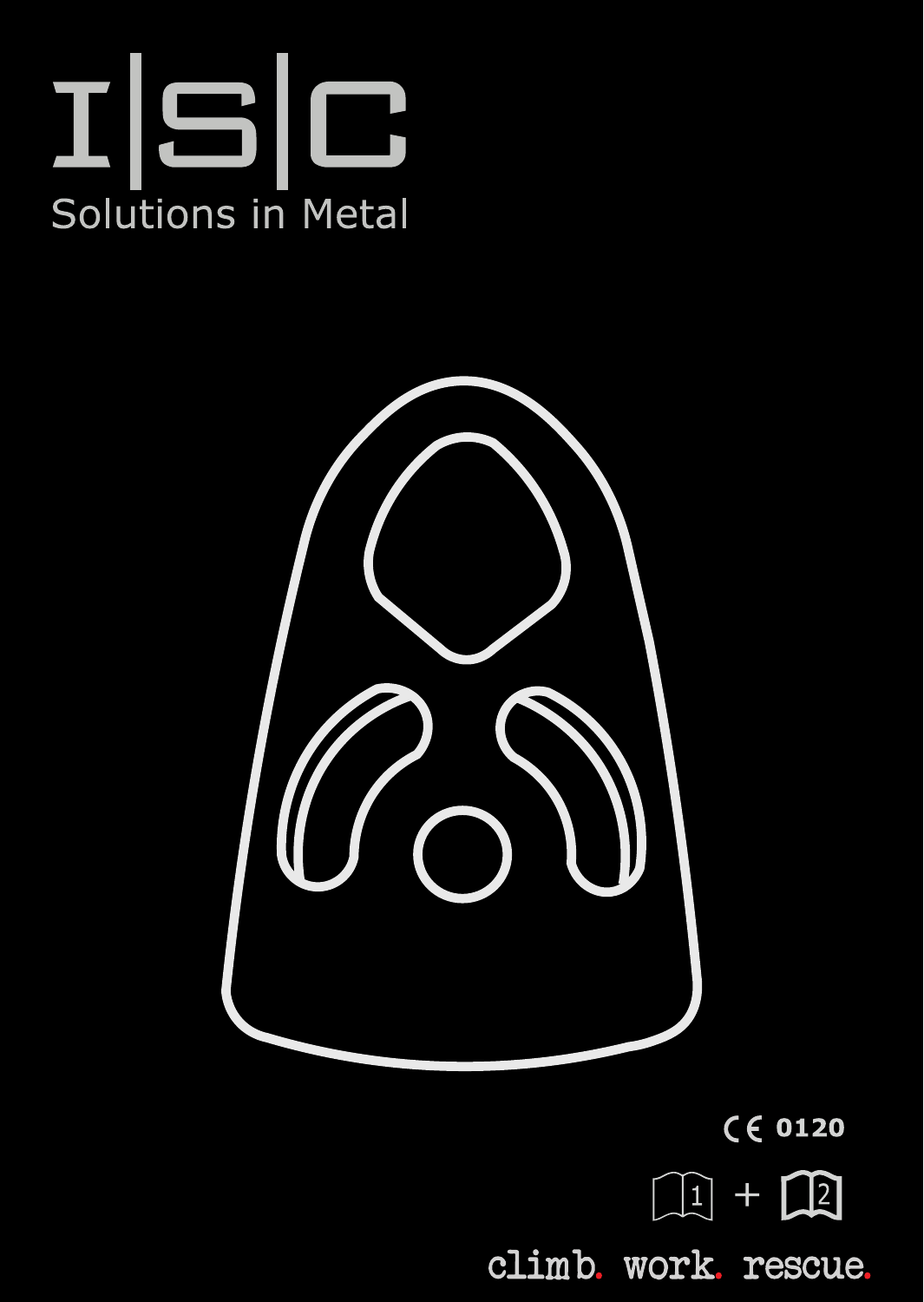## $\begin{picture}(20,20) \put(0,0){\line(1,0){10}} \put(15,0){\line(1,0){10}} \put(15,0){\line(1,0){10}} \put(15,0){\line(1,0){10}} \put(15,0){\line(1,0){10}} \put(15,0){\line(1,0){10}} \put(15,0){\line(1,0){10}} \put(15,0){\line(1,0){10}} \put(15,0){\line(1,0){10}} \put(15,0){\line(1,0){10}} \put(15,0){\line(1,0){10}} \put(15,0){\line(1$

## Pulley

| <b>EN</b> | <b>English</b>    | <b>General Instructions for Use</b>     | 10 |
|-----------|-------------------|-----------------------------------------|----|
| <b>CS</b> | Český             | Obecné pokyny k použití                 | 11 |
| DA        | <b>Dansk</b>      | Generelle brugerinstruktioner           | 12 |
| DE        | <b>Deutsch</b>    | Allgemeine Bedienungsanleitung          | 13 |
| ES        | <b>Español</b>    | Instrucciones generales de uso          | 14 |
| FI        | <b>Suomeski</b>   | Yleinen käyttöohje                      | 16 |
| <b>FR</b> | <b>Français</b>   | Instructions générales d'utilisation    | 17 |
| IΤ        | <b>Italiano</b>   | Istruzioni generali d'uso               | 18 |
| <b>NL</b> | <b>Nederlands</b> | Algemene gebruiksinstructies            | 20 |
| <b>NO</b> | <b>Norsk</b>      | <b>Generell bruksanvisning</b>          | 21 |
| PL        | <b>Polski</b>     | Ogólne instrukcje dotyczące użytkowania | 22 |
| <b>PT</b> | <b>Português</b>  | Instruções gerais de utilização         | 23 |
| SV        | <b>Svenska</b>    | Allmänna användarinstruktioner          | 25 |
| ΖH        | 简体中文              | 的使用一般说明                                 | 26 |
| JP        |                   | 使用のための一般的な手順                            | 27 |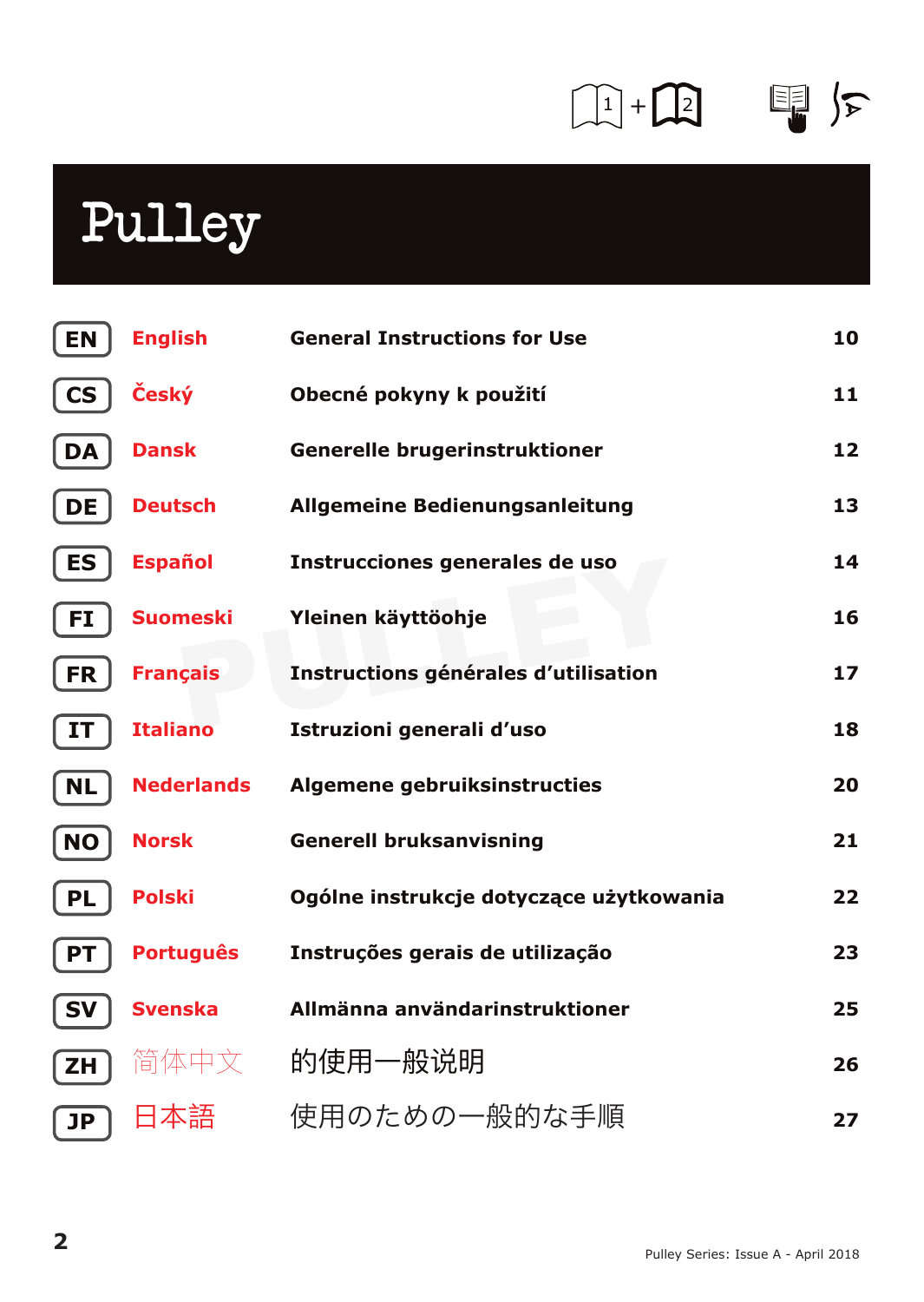## **A Nomenclature**



## **B Care & Maintenance**











65G  $\overline{\epsilon}$ 



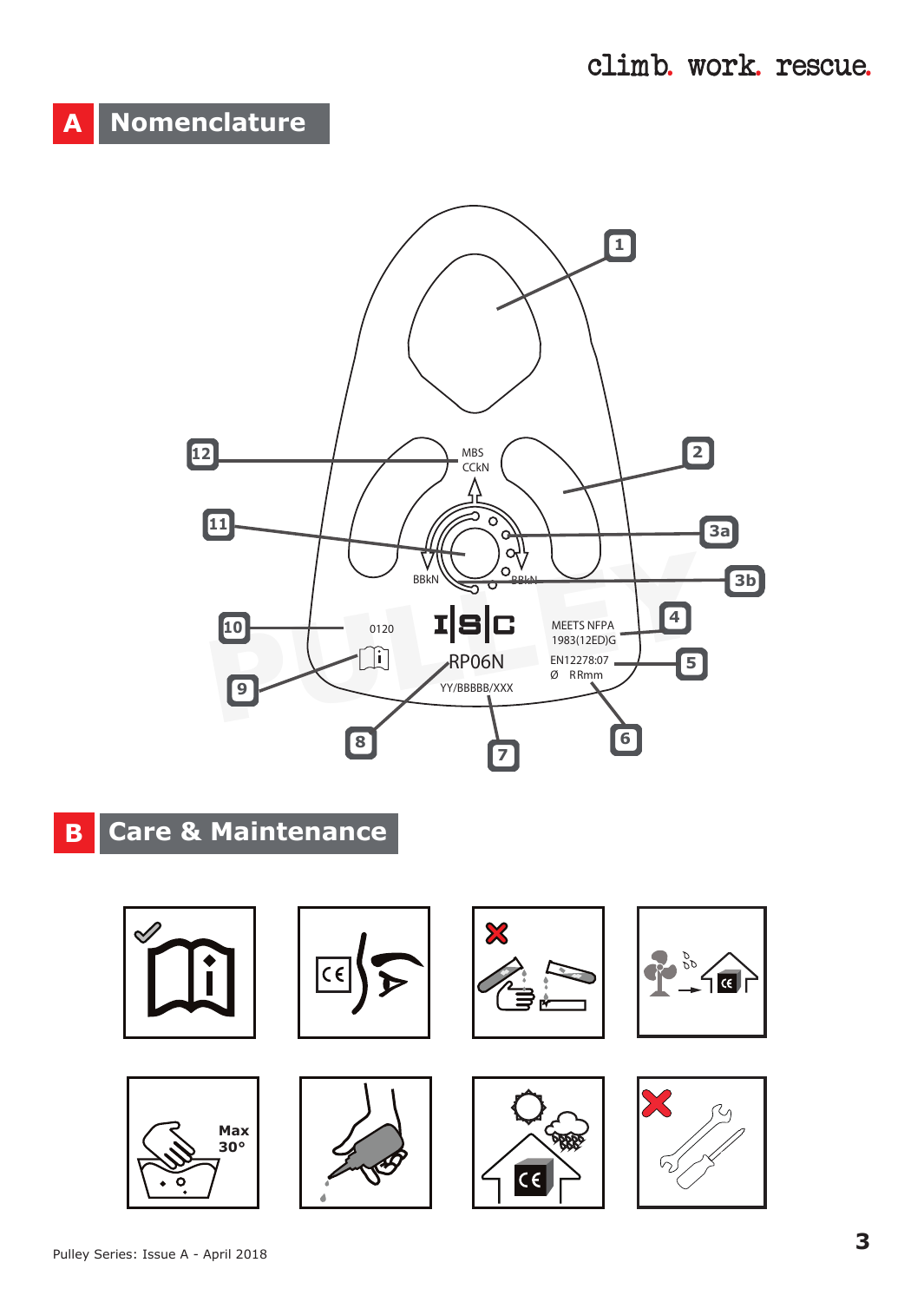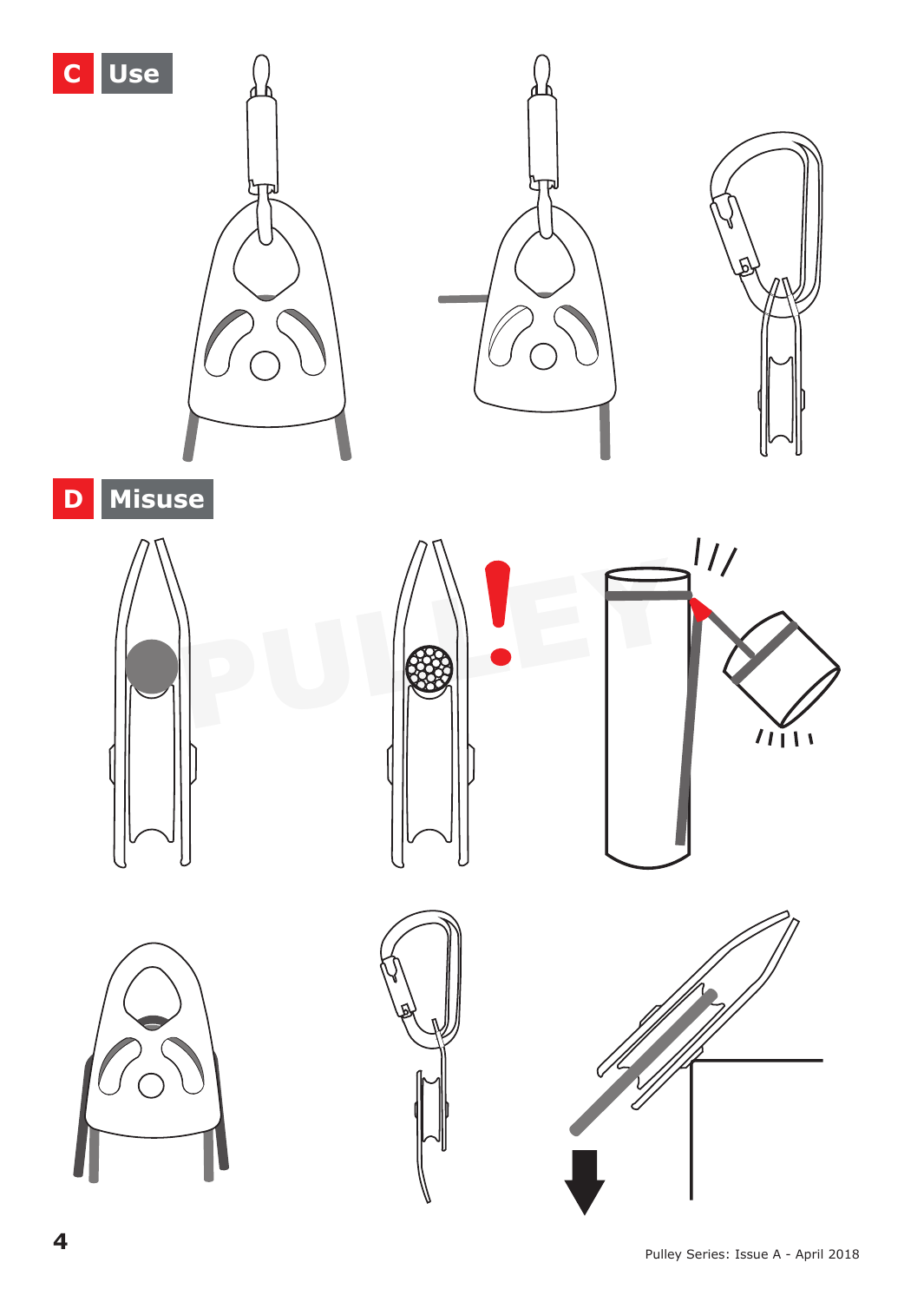## **E Multiple Attachment Pulley**

## climb. work. rescue.











#### **[A] Nomenclature**

- 1. Main attachment eye
- 2. Pulley Wheel / Sheave
- eye<br>
eleave<br>
Diameter<br>
Diameter<br>
PULLEY CONTEXT PRESSURE AND THE PULLEY OF THE PULLEY OF THE PULLEY OF THE PULLEY OF THE PULLEY OF THE PULLEY OF THE PULLEY OF THE PULLEY OF THE PULLEY OF THE PULLEY OF THE PULLEY OF THE PUL 3. Bearing (a) / Bushing (b) indicator mark
- 4. NFPA
- 5. EN12278
- 6. Maximum Rope Diameter
- 7. Serial Number
- 8. Part Code
- 9. User Manual Icon
- 10. CE Mark
- 11. Tamperproof Axle Rivet
- 12. Minimum Breaking Strength

#### **[B] Care and Inspection**

Pulleys should be inspected for damage to the side frames and sheaves. Sheaves should be free to rotate smoothly

#### **[C] Use**

- 1. Pulley can be used inline with direction of pull
- 2. Pulley can be used to redirect line
- 3. Attachment of pulley with both side frames

#### **[D] Misuse**

- 1. Do not use ropes that exceed the maximum rope diameter stated on the pulley
- 2. Do not use wire cables in conjunction with aluminium pulleys as this will increase wear. ISC
- recommends the use of pulleys with stainless steel frames and wheels for this purpose
- 3. Do not use pulleys detailed in this manual in negative rigging applications
- 4. Do not use more than one rope per sheave
- 5. Pulleys should not be loaded across the minor axis or against the axle

#### **[E] Multiple Attachment Pulley**

The Multiple Attachment Pulley (RP282) can be loaded with a karabiner in either or both of the attachment eyes. The larger attachment eye can accommodate upto two karabiners simultaneously. The frames should be aligned when connected at all times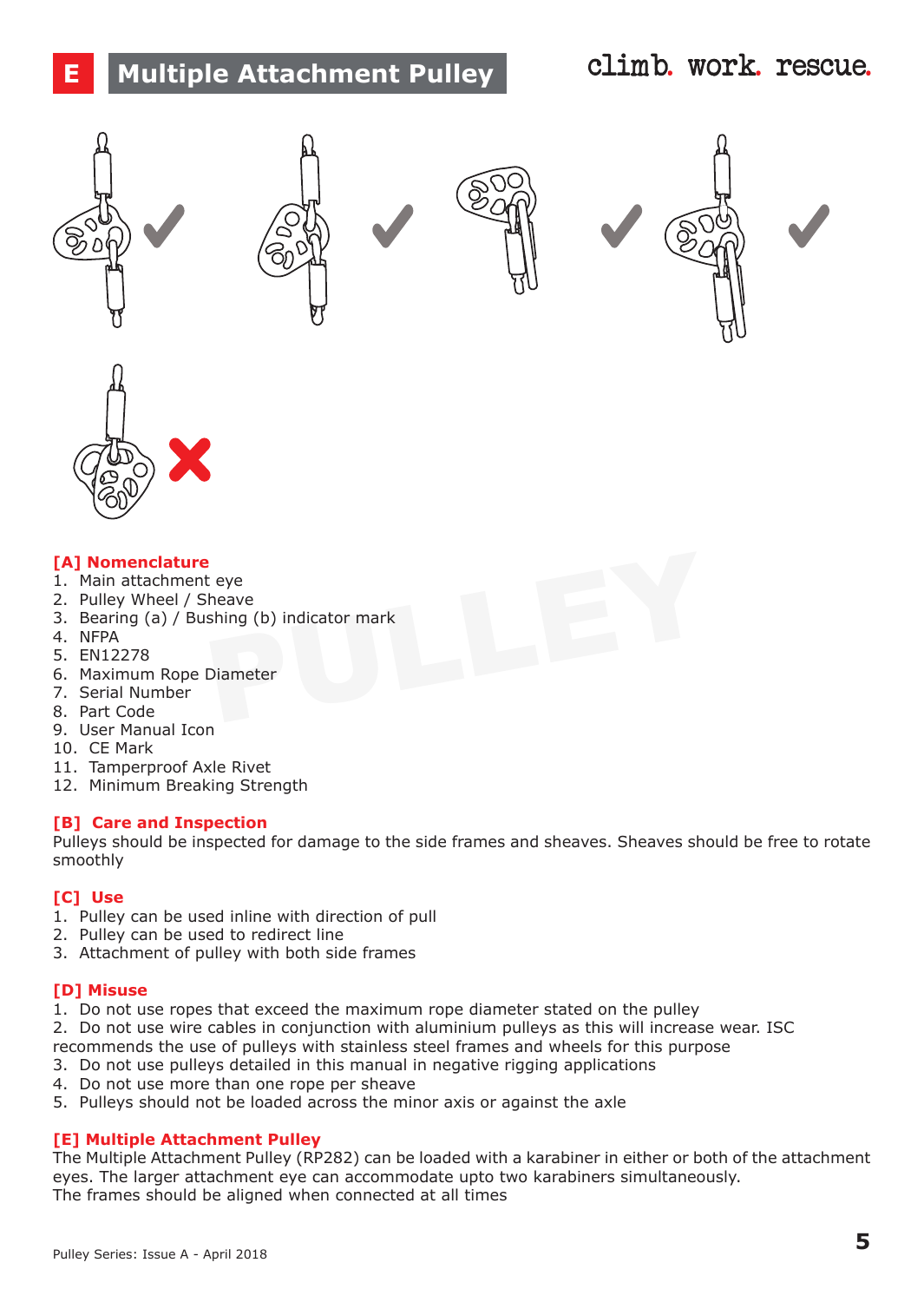| <b>Eiger Range</b>                                                                               |             |        |              |                    |  |  |  |  |  |
|--------------------------------------------------------------------------------------------------|-------------|--------|--------------|--------------------|--|--|--|--|--|
| Model                                                                                            | Part No.    | Mat.   | $Ø$ (mm)     | <b>MBS</b><br>(kN) |  |  |  |  |  |
| Small Single                                                                                     | RP012       | A      | 10 -13mm     | 35                 |  |  |  |  |  |
| Small Double                                                                                     | RP030       | A      | $10 - 13$ mm | 35                 |  |  |  |  |  |
| Med Single Dbl End                                                                               | RP034       | A      | $10 - 13$ mm | 35                 |  |  |  |  |  |
| Med Single                                                                                       | RP032       | А      | 10 -13mm     | 35                 |  |  |  |  |  |
| Med Double                                                                                       | RP033       | A      | $10 - 13$ mm | 35                 |  |  |  |  |  |
| Small Double redirect                                                                            | RP031       | Α      | $10 - 13$ mm | 35                 |  |  |  |  |  |
| Micro Single                                                                                     | RP037       | A / ST | $10 - 13$ mm | 24 / 35            |  |  |  |  |  |
| <b>Prussik Range</b>                                                                             |             |        |              |                    |  |  |  |  |  |
| Shear Reduction*                                                                                 | RP029       | A / ST | $10 - 13$ mm | 44                 |  |  |  |  |  |
| Small Single*                                                                                    | RP060       | A / ST | $10 - 13$ mm | 40                 |  |  |  |  |  |
| Small Single with Becket                                                                         | RP062       | A / ST | $10 - 13$ mm | 40                 |  |  |  |  |  |
| Small Double                                                                                     | RP061       | A / ST | 10 -13mm     | 40                 |  |  |  |  |  |
| Med Single*                                                                                      | RP063       | A / ST | $10 - 13$ mm | 50                 |  |  |  |  |  |
| Med Single with Becket                                                                           | RP065       | A / ST | 10 -13mm     | 50                 |  |  |  |  |  |
| Med Double                                                                                       | RP064       | A / ST | $10 - 13$ mm | 50                 |  |  |  |  |  |
| Large Single*                                                                                    | RP066       | A / ST | $10 - 16$ mm | 70 / 50            |  |  |  |  |  |
| Large Single with Becket                                                                         | RP068       | A / ST | $10 - 16$ mm | 70 / 50            |  |  |  |  |  |
| Large Double                                                                                     | RP067       | A / ST | $10 - 16$ mm | 70 / 50            |  |  |  |  |  |
| X Large Single                                                                                   | RP069       | A / ST | $= 20$ mm    | 70 / 50            |  |  |  |  |  |
| <b>Specialist Range</b>                                                                          |             |        |              |                    |  |  |  |  |  |
| Model                                                                                            | Part<br>No. | Mat.   | Ø (mm)       | <b>MBS</b><br>(KN) |  |  |  |  |  |
| Rope Wrench Pulley**                                                                             | RP281       | A      | $10 - 13$ mm | 35                 |  |  |  |  |  |
| Multiple Attachment Pulley                                                                       | RP282       | А      | $10 - 13$ mm | 30                 |  |  |  |  |  |
| Aluminium                                                                                        | A           |        |              |                    |  |  |  |  |  |
| Stainless Steel / Edelstahl / Acero Inoxiable /<br>Roestvrij Staal / Inox / Acciaio Inossidabile | ST          |        |              |                    |  |  |  |  |  |
| * Fixed versions available and comply with PPE Directive, not EN12278                            |             |        |              |                    |  |  |  |  |  |
| ** Version compliant with PPE directive only - Wheel<br>does not rotate when loaded with >200kg  |             |        |              |                    |  |  |  |  |  |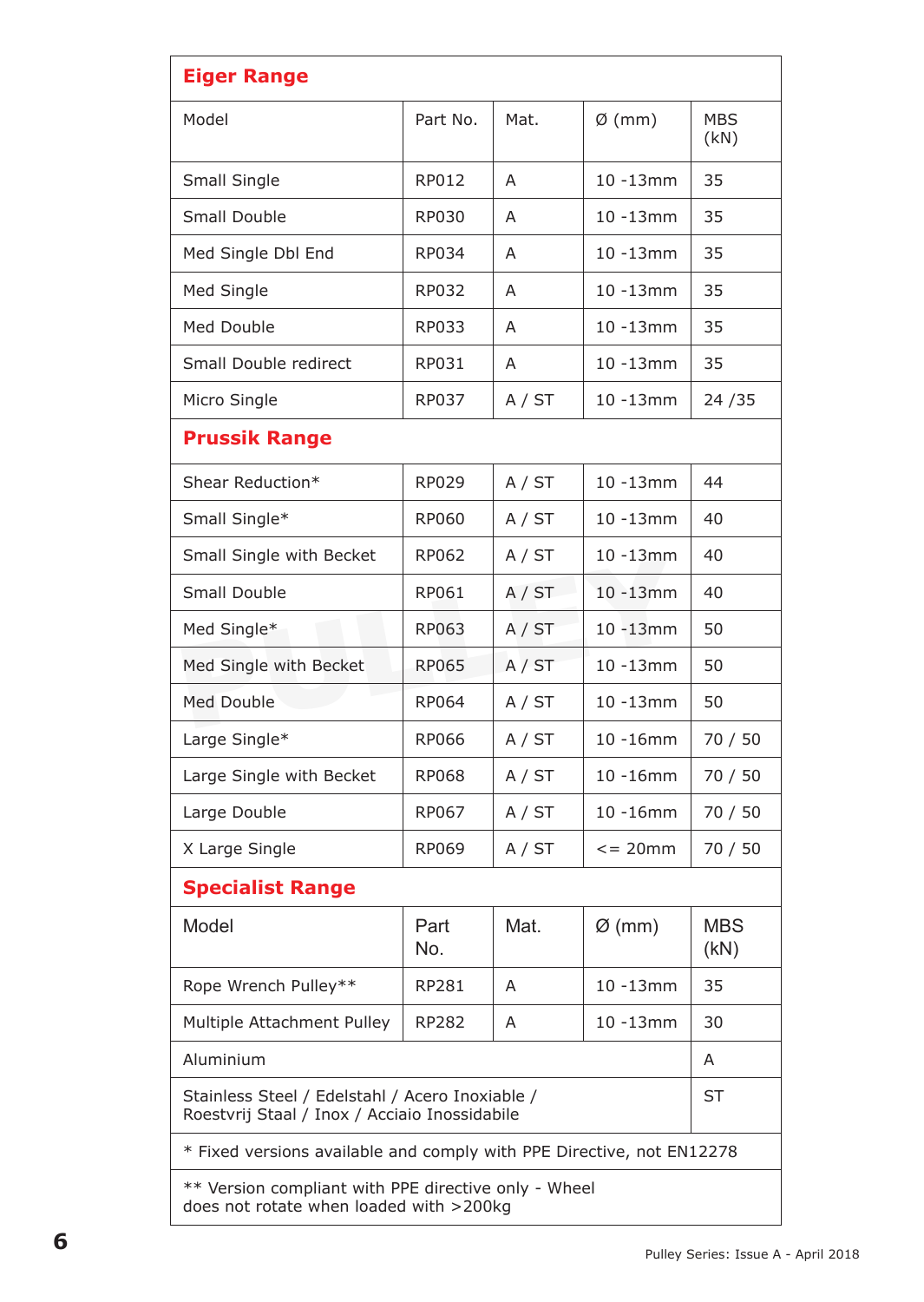climb. work. rescue.

í

## **Product Record**

| 1           |         |                                       |                               |        |    |                         |  |  |
|-------------|---------|---------------------------------------|-------------------------------|--------|----|-------------------------|--|--|
| $\mathbf 2$ |         |                                       |                               |        |    | 3                       |  |  |
| 4           |         |                                       |                               | 5      |    |                         |  |  |
| 6           |         |                                       |                               |        |    | $\overline{\mathbf{z}}$ |  |  |
| 8           | 10<br>9 |                                       | 11                            |        | 12 |                         |  |  |
|             |         | $\mathscr{\mathscr{Q}}$               | $\frac{\infty}{\infty}$       |        |    |                         |  |  |
|             |         | $\bar{\mathscr{Q}}$                   | $\frac{8}{3}$                 |        |    |                         |  |  |
|             |         | $\mathscr{Q}$                         | $\overline{\mathbb{X}}$       |        |    |                         |  |  |
|             |         | $\trianglelefteq$                     | $\overline{\boxtimes}$        |        |    | $\sqrt{2}$              |  |  |
|             |         | $\mathcal Q$                          | $\overline{\infty}$           | $\sim$ |    |                         |  |  |
|             |         | $\oslash$                             | $\frac{8}{3}$                 |        |    | <b>COL</b>              |  |  |
|             |         | $\overline{\mathscr{Q}}$              | $\frac{8}{3}$                 |        |    |                         |  |  |
|             |         | $\mathcal{Q}$                         | $\frac{\boxtimes}{\boxtimes}$ |        |    |                         |  |  |
|             |         | $\mathcal{ \mathcal{ \mathcal{S} } }$ |                               |        |    |                         |  |  |
|             |         | $\overline{\mathscr{S}}$              | $\overline{\mathbb{X}}$       |        |    |                         |  |  |
|             |         | $\mathcal{\mathcal{Q}}$               | $\frac{\infty}{\infty}$       |        |    |                         |  |  |
|             |         | $\mathscr{O}$                         |                               |        |    |                         |  |  |
|             |         | $\overline{\mathscr{S}}$              |                               |        |    |                         |  |  |
|             |         | $\mathcal{\mathcal{\mathcal{Q}}}$     | $\frac{1}{8}$                 |        |    |                         |  |  |
|             |         | Ī                                     | $\overline{\mathbb{X}}$       |        |    |                         |  |  |
|             |         | $\mathscr{Q}$                         | $\overline{\boxtimes}$        |        |    |                         |  |  |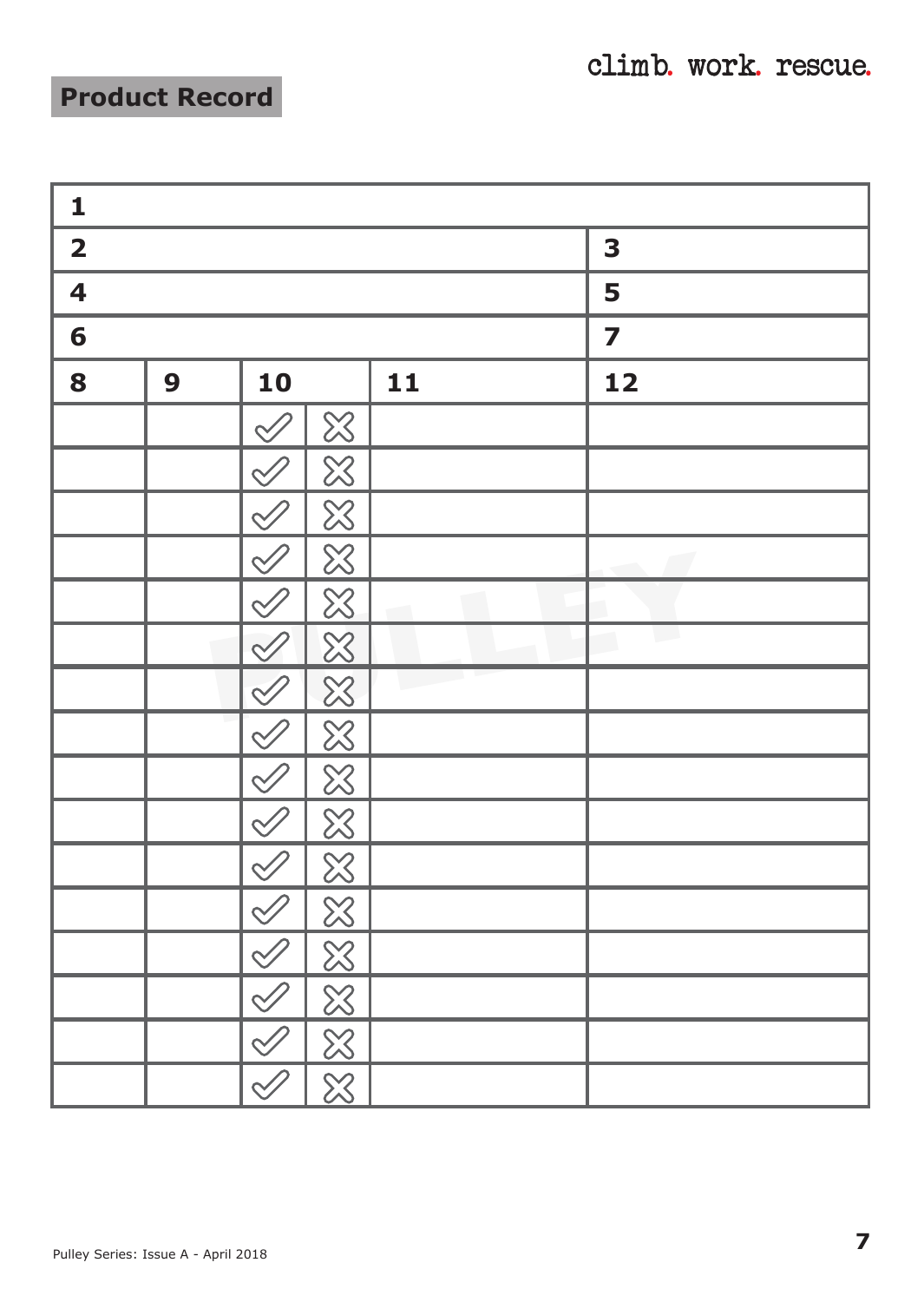#### **EC Directive 89/686/EEC and Regulation (EU) 2016/425**

**Notified Body having carried out the CE type test (Art. 10, Module B): SATRA Technology Centre (0321), Wyndham Way, Telford Way, Kettering, Northamptonshire, NN16 8SD. U.K.**

**Notified body responsible for production monitoring and inspection (Art. 11B, Module D): SGS United Kingdom Ltd (0120), Unit 202B, Worle Parkway, Weston Super Mare. S22 6WA. U.K.**

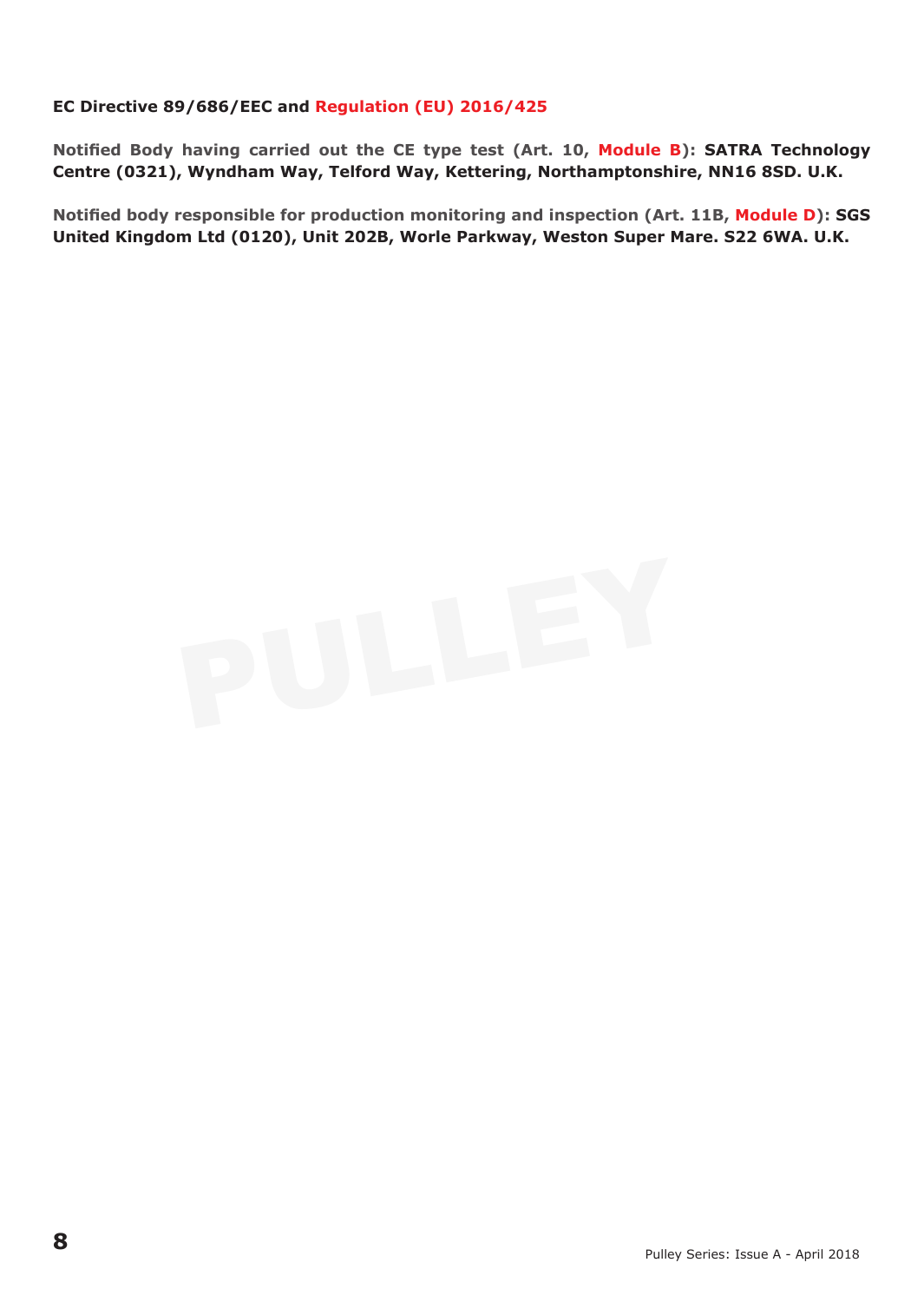### **Product Record Details**

- **Item, Položka, Element, Artikel, Artículo, Tuote, Élément, Articolo, Onderdeel, Artikkel, Pozycja, Item, Objekt,** 項目**, 产品 1**
- **Serial Number, Sériové číslo, Serienummer, Seriennummer, Número de serie, Sarjanumero, Numéro de série, Numero di serie, Serienummer, Serienummer, Numer seryjny, Número de série, Serienummer,** シリアル ナンバー**, 编号. 2**
- Year of manufacture, Rok výroby, Produktionsăr, Herstellungsjahr, Año<br>de fabricación, Valmistusvuosi, Année de fabrication, Anno di produzione, **Productiejaar, Produksjonsår, Rok produkcji, Ano de fabric, Tillverkningsår,** 製造 年**, 制造年份. 3**
- **Purchased from, Zakoupeno od, Købt af, Gekauft von, Comprado en (distribuidor), Ostopaikka, Acheté auprès de, Acquistato da, Gekocht bij, Kjøpt fra, Zakupione od, Adquirido de, Inköpt hos,** 購入元**, 购买来源. 4**
- **Purchase date, Datum nákupu, Købsdato, Kaufdatum, Fecha de compra, Ostopäivä, Date d'achat, Data di acquisto, Aankoopdatum, Kjøpsdato, Data zakupu, Data da aquisição, Inköpsdatum,** 購入日**, 购买日期. 5**
- **Name of Manufacturer, Výrobce, Producent, Hersteller, Fabricante, Valmistaja, Fabricant, Produttore, Fabrikant, Produsent, Producent, Fabricante, Tillverkare,** メーカー名**, 制造商的名字. 6**
- 遠商的名字.<br>tt use, Datum prvního použití, Datoen for første anvend<br>Benutzung, Fecha del primer uso, Ensimmäinen käyttöp<br>dilisation, Data del primo utilizzo, Datum van ingebruikna<br>s bruk, Data pierwszego użycia, Data da primei **Date of first use, Datum prvního použití, Datoen for første anvendelse, Datum der ersten Benutzung, Fecha del primer uso, Ensimmäinen käyttöpäivä, Date de première utilisation, Data del primo utilizzo, Datum van ingebruikname, Dato for første gangs bruk, Data pierwszego użycia, Data da primeira utilização, Datum för första användning,** 初回使用日**, 第一次使用日期. 7**
- **Inspection date, Datum kontroly, Inspektionsdato, Prüfungsdatum, Fecha de inspección, Tarkistuspäivä, Date d'inspection, Data ispezione, Inspectiedatum, Kontrolldato, Data przeglądu, Data da inspeção, Inspektionsdatum,** 検査日**, 检查日期. 8**
- **Reason (periodic examination (E) or repair (R)), Důvod (periodická prohlídka (E) nebo oprava (R)), Grund (periodisk undersøgelse (E) eller reparation (R)), Grund (regelmäßige Prüfung (E) oder Reparatur(R)), Motivo (examinación periódica (E) o reparación(R)), Syy (määräaikainen tarkistus (E) tai korjaus (R)), Motif (examen périodique (E) ou réparation (R)), Motivo (esame periodico (E) o riparazione (R)), Reden (periodiek onderzoek (E) of reparatie (R)), Årsak (periodisk kontroll (E)** eller reparasjon (R)), Powód (przegląd okresowy ー E; naprawa — R), Motivo<br>(inspeção periódica [E] ou reparação [R]), Orsak (periodiskt âterkommande<br>granskning (E) eller reparation (R)), 理由 (定期検査 [E] または修理 [R], 原因 (定期检 **查[E]或修复[R]). 9**
- Conform, Odpovídá, Overholdelse, Bedingungen erfüllt, Conformidad,<br>Vaatimustenmukaisuus, Conformité, Conforme, Voldoet aan, Samsvar, Zgodność, **Conformidade, Efterlevnad,** 適合**, 确认. 10**
- **Comments, Připomínky, Bemærkninger, Kommentare, Comentarios, Kommentit, Commentaires, Commenti, Opmerkingen, Kommentarer, Uwagi, Comentários, Kommentarer,** コメント**, 评论. 11**
- **Signature, Podpis, Underskrift, Unterschrift, Firma, Allekirjoitus, Signature, Firma, Handtekening, Signatur, Podpis, Assinatura, Underskrift,** 署名**, 签名. 12**